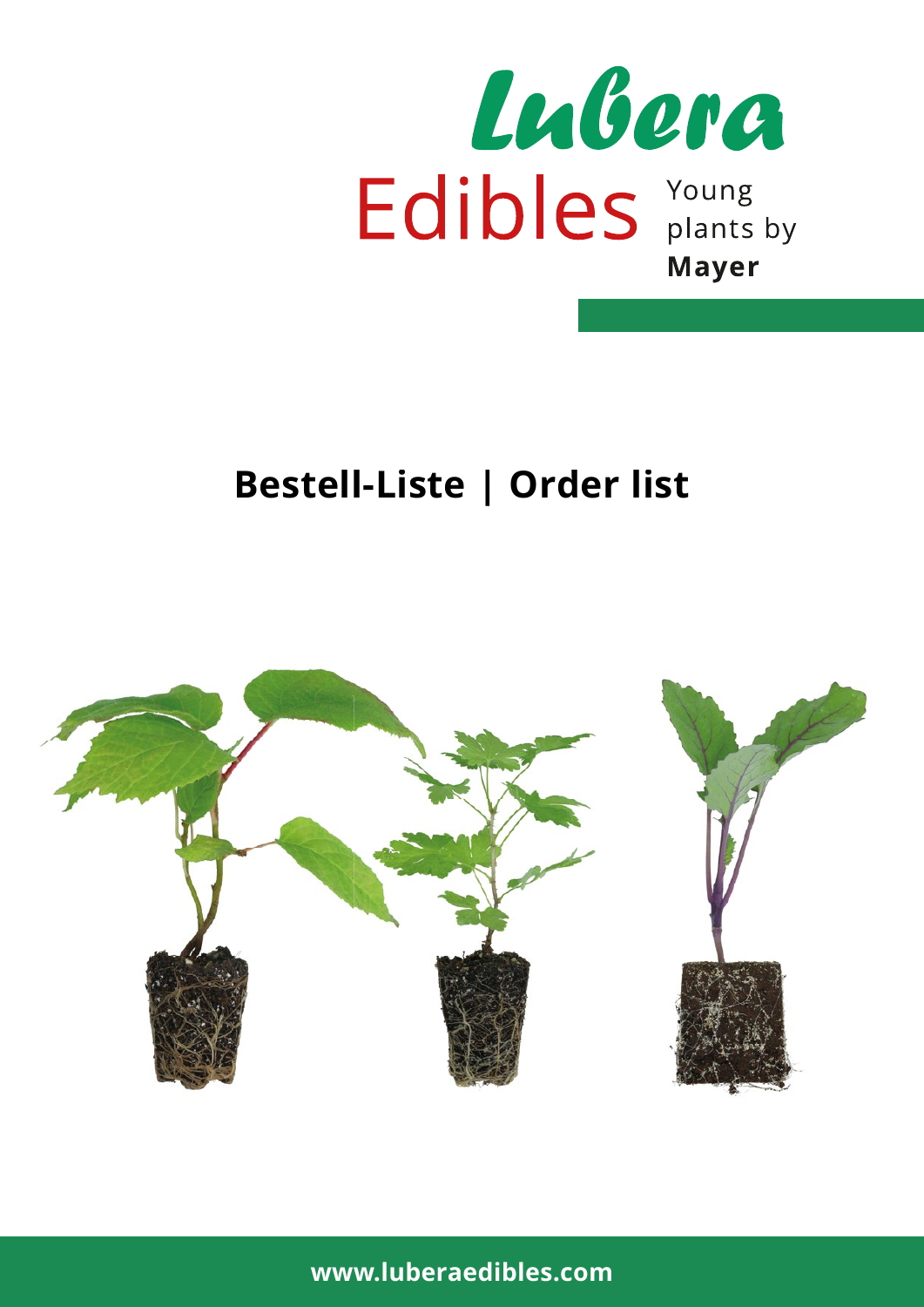

growth 50% reduced

growth 50% reduced

sweetish-sour; growth 70% red

compact, intense aromatic flavor

Melting flesh with lovely flavour

compact <100cm

compact <50cm

sweet,

schlank wachsend,<br>  $\begin{array}{|c|c|c|c|c|}\n\hline\n\text{columnar, fruity tase}\n\end{array}$ 

golden,

very

very early, compact<100cm

| <b>Angaben Besteller</b>                    |        |                                                      |                   |                  |                                |                                     |
|---------------------------------------------|--------|------------------------------------------------------|-------------------|------------------|--------------------------------|-------------------------------------|
| Firma:<br>Name:<br>Telefon:<br>Lieferwoche: |        | = Neueinführung/New introduction                     |                   |                  |                                |                                     |
| <b>Menge</b>                                | Art .- | <b>Sorte</b>                                         | Frucht-           | <b>Fruit</b>     |                                |                                     |
| Quantity                                    | Nr.    | <b>Variety</b>                                       | farbe             | <b>Color</b>     | <b>Beschreibung</b>            | <b>Description</b>                  |
|                                             |        | Paradis® - klassische Apfelbäume/classic apple trees |                   |                  |                                |                                     |
|                                             | 08000  | Paradis® Werdenberg®                                 | orange-<br>rosa   | orange-<br>pink  | Sommerapfel,<br>Geschmack      | Early season,<br>very tasty         |
|                                             | 08001  | Paradis <sup>®</sup> Patrizia <sup>®</sup>           | goldgelb          | golden<br>yellow | Gelb, Aroma                    | Golden yellow,<br>excellent flavour |
|                                             | 08002  | Paradis <sup>®</sup> Sparkling <sup>®</sup>          | rote<br>Streifen  | red<br>stripes   | groß, spritzig                 | big, sparkling                      |
|                                             | 08003  | Paradis® Elegance®                                   | rot               | red              | elegant, aromatisch            | flavour, elegance                   |
|                                             | 08004  | Paradis <sup>®</sup> Myra <sup>®</sup>               | rosa<br>gestreift | pink<br>stripes  | süss,<br>Weihnachtsapfel       | sweet, christmas apple              |
|                                             |        | Redlove® - rotfleischige Äpfel/red fleshed apples    |                   |                  |                                |                                     |
|                                             | 08005  | Redlove® Era®                                        | dunkelrot         | dark red         | fruchtiges Aroma,<br>fruchtbar | fruity taste,<br>Heavy cropper      |
|                                             | 08006  | Redlove® Calypso®                                    | dunkelrot         | dark red         | rot, aromatisch-<br>parfümiert | red, perfumed flavour               |
|                                             |        | Maloni® - Miniatur-Apfelbäume/mini apple trees       |                   |                  |                                |                                     |
|                                             |        |                                                      |                   | $\mathbf{r}$     | säuerlich, Wuchs               | sourish-sweet,                      |

50% red.

kompakt, intensives Aroma

aromatisch schmelzend

kompakt <100cm

kompakt <100cm

kompakt <50cm

50% reduziert

growth 70% red

\_\_\_\_\_\_\_\_\_\_ <sup>08007</sup> Maloni® Sally® rot red säuerlich, Wuchs

osoo9 Maloni® Gullivers® dunkelrot dark red sweet-sour;

\_\_\_\_\_\_\_\_\_\_ <sup>08008</sup> Maloni® Lilly® rosa pink süß, Wuchs

09002 Pironi® Little Sweety® grün-gelb  $\left| \right.$  green-

end to the Sweet Sister® and the sweet Sister of the sehr früh, the sehr früh, sehr früh, sehr früh, sehr früh<br>Primocane raspberry rot sehr kompakt <

\_\_\_\_\_\_\_\_\_\_ <sup>05507</sup> Lowberry® Baby Dwarf® dwarf raspberry rot red extrem

\_\_\_\_\_\_\_\_\_\_ <sup>09000</sup> Pirini® Myway® gelb yellow schlank wachsend,

09001 Pironi® Joy of Kent® grün

**Pironi® - Miniatur-Birnenbäume/mini pear trees**

**Lowberry® - kompaktes Beerenobst/dwarf soft fruits**

05514 Lowberry® Goodasgold®

**Pirini® - Säulenbirne/columnar pear tree**

**www.luberaedibles.com**

Lowberry<sup>®</sup> Goodasgold<sup>®</sup> and gelb yellow goldgelb, gelb yellow goldgelb, goldgelb, goldgelb, goldgelb, goldgelb, goldgelb, goldgelb, goldgelb, goldgelb, goldgelb, goldgelb, goldgelb, goldgelb, goldgelb, goldgelb, goldgelb

berostet

rustet green

yellow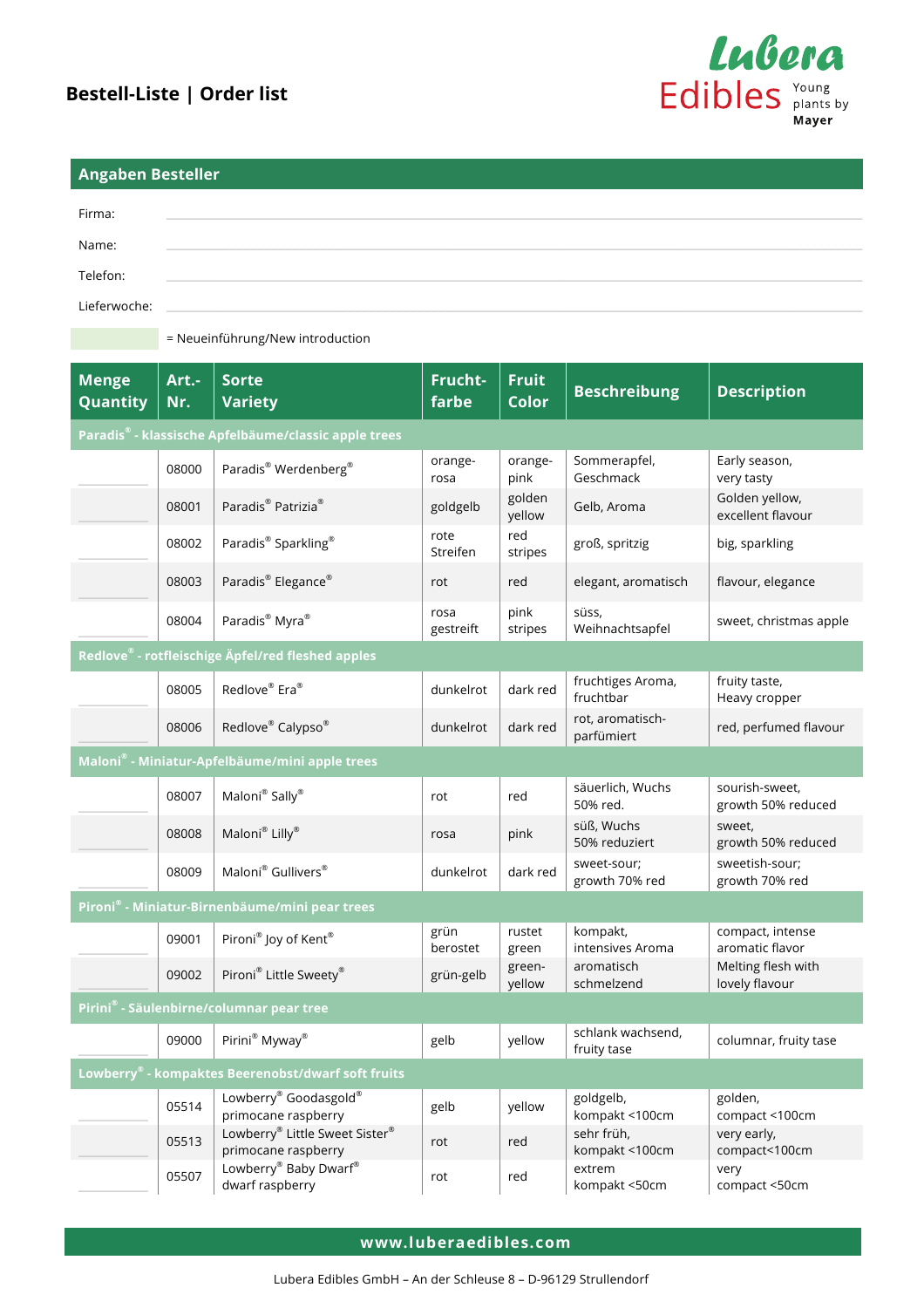

| <b>Menge</b><br>Quantity                       | Art .-<br>Nr. | <b>Sorte</b><br><b>Variety</b>                         | Frucht-<br>farbe | <b>Fruit</b><br>Color | <b>Beschreibung</b>                | <b>Description</b>                        |  |  |  |
|------------------------------------------------|---------------|--------------------------------------------------------|------------------|-----------------------|------------------------------------|-------------------------------------------|--|--|--|
|                                                | 05342         | Lowberry® Little Black Prince®<br>primocane blackberry | schwarz          | black                 | kompakt <100cm;<br>fruchtbar       | compact <100cm,<br>Heavy cropper          |  |  |  |
|                                                | 05833         | Lowberry® Little Blue Wonder®<br>compact blueberry     | hellblau         | blue                  | kompakt <80cm,<br>Geschmack        | compact <80cm,<br>taste, blooms           |  |  |  |
|                                                | 05430         | Lowberry® Little Black Sugar®<br>compact black currant | schwarz          | black                 | s. süß, gesund,<br>$<$ 100 $cm$    | sweet, healthy,<br>$<$ 100 $cm$           |  |  |  |
| sommertragende Himbeeren/floricane raspberries |               |                                                        |                  |                       |                                    |                                           |  |  |  |
|                                                | 05511         | Summer Chef®                                           | rot              | red                   | das beste Aroma,<br>gesund         | best flavour,<br>healthy                  |  |  |  |
|                                                | 05090         | Algonquin                                              | rot              | red                   | Optik, Ertrag                      | appearance,<br>High yielding              |  |  |  |
|                                                | 05057         | Asker                                                  | rot              | red                   | robust, gesund                     | strong, healthy                           |  |  |  |
|                                                | 05310         | Glen Ample <sup>(S)</sup>                              | rot              | red                   | früh, große Früchte                | early, big fruits                         |  |  |  |
|                                                | 05005         | <b>Malling Promise</b>                                 | rot              | red                   | robust, Ertrag                     | strong, High yielding                     |  |  |  |
|                                                | 05002         | Meeker                                                 | rot              | red                   | robust, wüchsig                    | strong, vigorous                          |  |  |  |
|                                                | 05055         | Preussen                                               | rot              | red                   | spät,<br>starkwachsend             | late, vigorous                            |  |  |  |
|                                                | 05008         | Schönemann                                             | rot              | red                   | spät,<br>starkwachsend             | late, vigorous                            |  |  |  |
|                                                | 05036         | TulaMagic <sup>®</sup> fruatfri <sup>(S)</sup>         | rot              | red                   | Geschmack, robust                  | taste, strong                             |  |  |  |
|                                                | 05021         | Tulameen                                               | rot              | red                   | Geschmack, Ertrag                  | taste, High yielding                      |  |  |  |
|                                                | 05009         | Veten                                                  | rot              | red                   | frühe Reife,<br>starkwachsend      | strong growing,<br>early harvest          |  |  |  |
|                                                | 05030         | Sanibelle®                                             | dunkelrot        | dark red              | resistent gegen<br>Wurzelfäule     | resistant to<br>phythophthora             |  |  |  |
|                                                | 05003         | Willamette                                             | dunkelrot        | dark red              | pflegeleicht, robust               | easy care, strong                         |  |  |  |
|                                                | 05006         | <b>Black Jewel</b>                                     | schwarz          | black                 | schwarz,<br>spez. exot. Aroma      | <b>Black raspberry</b><br>with spines     |  |  |  |
|                                                | 05311         | Glen Coe                                               | violett          | purple                | violett, spezielles<br>exot. Aroma | special exotic flavour,<br>spinless canes |  |  |  |
|                                                | 05048         | Valentina <sup>®</sup>                                 | apricot          | apricot               | apricotfarben,<br>Ertrag           | apricot, High yielding                    |  |  |  |
|                                                |               | herbsttragende Himbeeren/primocane raspberries         |                  |                       |                                    |                                           |  |  |  |
|                                                | 05542         | Primeberry® Autumn Chef®                               | rot              | red                   | sehr groß,<br>Geschmack            | giant fruits, taste                       |  |  |  |
|                                                | 05032         | Primeberry® Autumn First®                              | rot              | red                   | Geschmack,<br>sehr zuverlässig     | taste, yields 100%                        |  |  |  |
|                                                | 05511         | Primeberry® Autumn Happy®                              | rot              | red                   | Größe, dornenlos                   | size, spineless                           |  |  |  |
|                                                | 05050         | Primeberry® Autumn Belle®                              | rot              | red                   | Optik, Geschmack                   | appearance, taste                         |  |  |  |
|                                                | 05502         | Aroma Queen <sup>®</sup> aromque <sup>(S)</sup>        | rot              | red                   | robust, Ertrag                     | strong, yield                             |  |  |  |
|                                                | 05019         | Autumn Bliss                                           | rot              | red                   | gesund, pflegeleicht               | healthy, easy care                        |  |  |  |
|                                                | 05058         | Bella Aromatica <sup>®</sup>                           | rot              | red                   | Optik, robust                      | appearance, strong                        |  |  |  |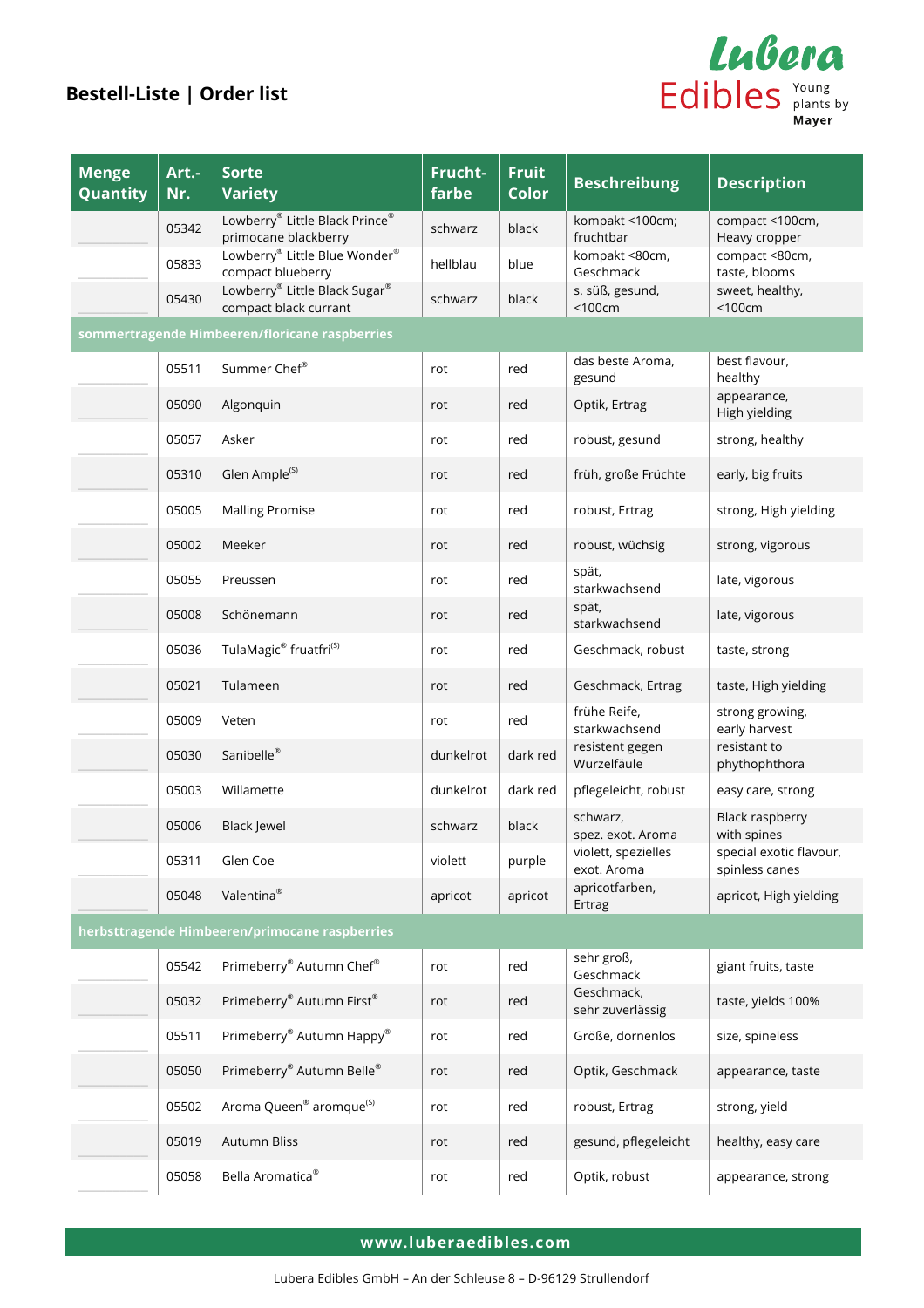

| <b>Menge</b><br>Quantity                        | Art .-<br>Nr. | <b>Sorte</b><br><b>Variety</b>                   | Frucht-<br>farbe | <b>Fruit</b><br><b>Color</b> | <b>Beschreibung</b>                                        | <b>Description</b>                        |  |
|-------------------------------------------------|---------------|--------------------------------------------------|------------------|------------------------------|------------------------------------------------------------|-------------------------------------------|--|
|                                                 | 05056         | Boheme                                           | rot              | red                          | einfach, gesund                                            | easy, healthy                             |  |
|                                                 | 05537         | Groovy®                                          | rot              | red                          | gelblaubig,<br>auffallend anders                           | yellow leafes,<br>strikingly different    |  |
|                                                 | 05513         | Heritage                                         | rot              | red                          | robust, Optik                                              | strong, appearance                        |  |
|                                                 | 05501         | Himbo Top® rafzaqu <sup>(S)</sup>                | rot              | red                          | Ertrag, Optik                                              | yield, appearance                         |  |
|                                                 | 05011         | Pokusa <sup>(S)</sup>                            | rot              | red                          | Größe, Optik                                               | size, appearance                          |  |
|                                                 | 05536         | Yummy®                                           | rot              | red                          | kompakter Wuchs,<br>reichtragend                           | compact, good yield                       |  |
|                                                 | 05512         | Zefa III (Herbsternte)                           | rot              | red                          | alte Sorte,<br>zuverlässig                                 | alte Sorte, zuverlässig                   |  |
|                                                 | 05038         | Golden Everest                                   | gelb             | yellow                       | gelb, robust                                               | yellow, strong                            |  |
|                                                 | 05515         | Primeberry® Autumn Sun®                          | gelb             | yellow                       | Farbe, Geschmack,<br>riesige Früchte                       | color, taste, giant fruits                |  |
|                                                 | 05034         | Primeberry® Autumn Amber®                        | apricot          | apricot                      | apricotfarben,<br>dornenlos                                | apricot, spineless                        |  |
|                                                 | 05505         | Solu gelb <sup>(S)</sup>                         | apricot          | apricot                      | Farbe, Geschmack                                           | color, taste                              |  |
|                                                 | 05508         | Primeberry® Autumn Passion®                      | violett          | purple                       | violett, gesund,<br>exot. Aroma                            | purple, healthy,<br>exotic taste          |  |
| Schlaraffia <sup>®</sup> -Himbeeren/raspberries |               |                                                  |                  |                              |                                                            |                                           |  |
|                                                 | 05523         | Schlaraffia® Naschmich®                          | rot              | red                          | frühe, konzentrierte<br>Ernte, max 150 cm                  | early, short harvest<br>periode, 150 cm   |  |
|                                                 | 05506         | Schlaraffia <sup>®</sup> Plentiful <sup>®</sup>  | rot              | red                          | langanhaltende<br>Ernte, extrem frucht-<br>bar, max 150 cm | long harvest periode,<br>fruitful, 150 cm |  |
|                                                 |               | Twotimer®-Himbeeren/raspberries                  |                  |                              |                                                            |                                           |  |
|                                                 | 05504         | Twotimer® Solu rot <sup>(S)</sup>                | rot              | red                          | Geschmack,<br>zweimaltragend                               | taste, remontant                          |  |
|                                                 | 05039         | Twotimer® Sugana <sup>(S)</sup>                  | rot              | red                          | klass. 2x<br>tragende Sorte                                | classic 2x<br>bearing variety             |  |
|                                                 | 05044         | Twotimer® Sugana gelb <sup>(S)</sup>             | gelb             | yellow                       | klass. 2x<br>tragende Sorte                                | classic 2x<br>bearing variety             |  |
|                                                 |               | Zier-Himbeeren/ornamental raspberry              |                  |                              |                                                            |                                           |  |
|                                                 | 05540         | <b>Olympic Double</b>                            | lachs-rot        | salmon-<br>red               | strauchartiger<br>Wuchs, gefüllte<br>rosa Blüten           | double pink flower                        |  |
|                                                 | 05539         | Pacific Rose                                     | lachs-rot        | salmon-<br>red               | strauchartiger<br>Wuchs, rosa Blüten                       | pink flowers                              |  |
|                                                 |               | sommertragende Brombeeren/floricane blackberries |                  |                              |                                                            |                                           |  |
|                                                 | 05355         | Navaho <sup>®</sup> The Big Easy <sup>®</sup>    | schwarz          | black                        | größer, einfache<br>Kultur, w'hart                         | bigger, easy<br>culture, hardy            |  |
|                                                 | 05323         | Navaho <sup>®</sup> Big and Early®               | schwarz          | black                        | früh, groß, Ertrag,<br>s. winterhart                       | early, big, yield,<br>winter hardy        |  |
|                                                 | 05324         | Navaho <sup>®</sup> Summerlong <sup>®</sup>      | schwarz          | black                        | Ertrag, lange<br>Erntezeit, w'hart                         | yield, long harvest,<br>hardy             |  |
|                                                 | 05308         | Navaho <sup>®</sup> arapaho <sup>(S)</sup>       | schwarz          | black                        | aufrecht, gesund,<br>sehr w'hart                           | upright, healthy,<br>very cold resistant  |  |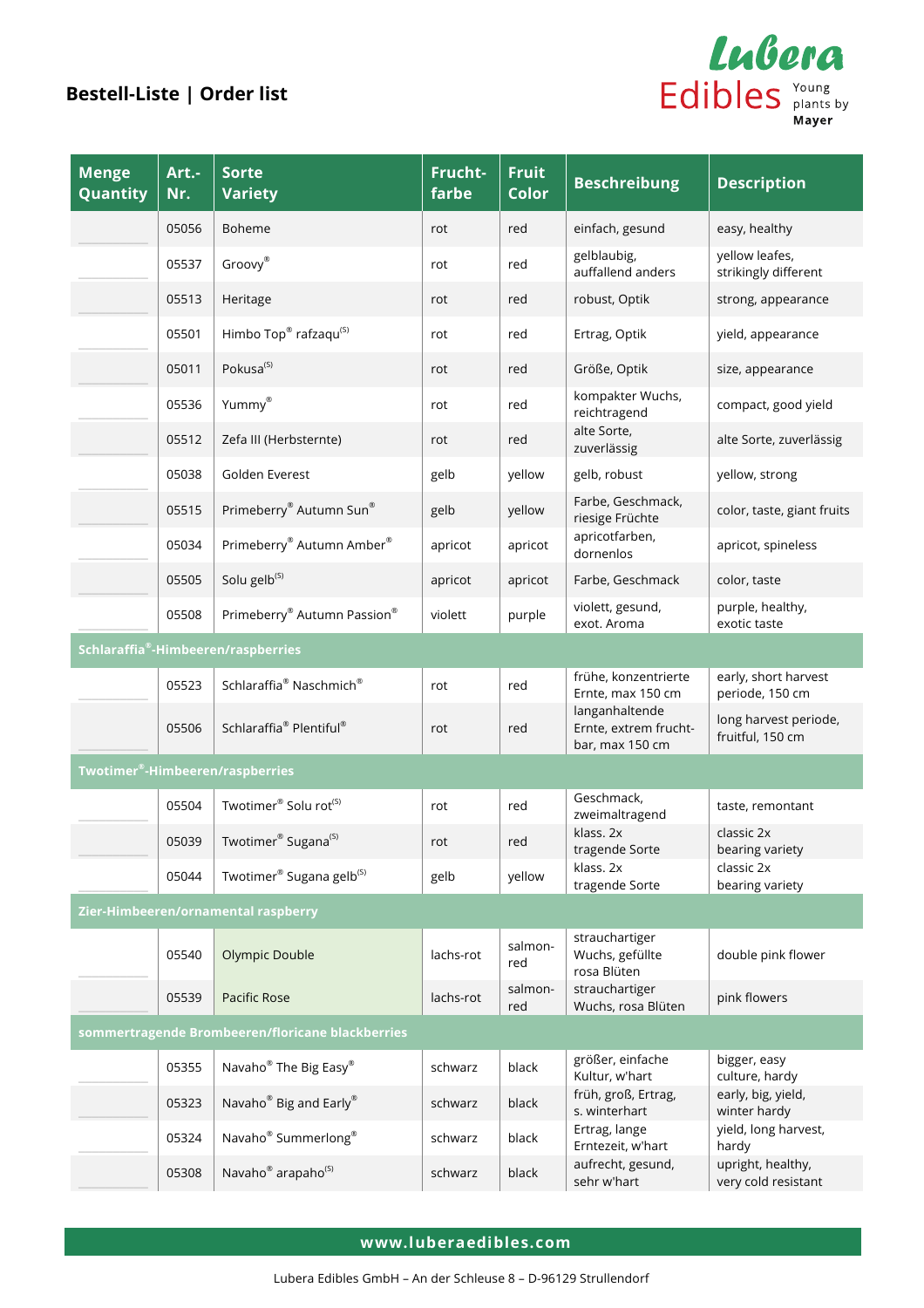

| <b>Menge</b><br>Quantity        | Art .-<br>Nr. | <b>Sorte</b><br><b>Variety</b>                               | Frucht-<br>farbe | <b>Fruit</b><br><b>Color</b> | <b>Beschreibung</b>              | <b>Description</b>                 |
|---------------------------------|---------------|--------------------------------------------------------------|------------------|------------------------------|----------------------------------|------------------------------------|
|                                 | 05534         | <b>Black Cascade</b>                                         | schwarz          | black                        | kompakt,<br>'hanging-baskets'    | compact, hanging<br>baskets        |
|                                 | 05309         | Asterina <sup>®</sup>                                        | schwarz          | black                        | groß, süß                        | big, sweet                         |
|                                 | 05300         | <b>Black Satin</b>                                           | schwarz          | black                        | früh, groß                       | early, big                         |
|                                 | 05348         | Dirksen Thornless                                            | schwarz          | black                        | dornenlos, gesund                | spineless, healthy                 |
|                                 | 05302         | Loch Ness <sup>(S)</sup>                                     | schwarz          | black                        | groß, dronenlos,<br>Klassiker    | big, spineless,<br>classic variety |
|                                 | 05304         | Oregon Thornless                                             | schwarz          | black                        | Optik, Aroma                     | appearance, flavour                |
|                                 | 05322         | Triple Crown                                                 | schwarz          | black                        | groß, gesund                     | big, healthy                       |
|                                 | 05356         | Polarberry                                                   | weiß             | white                        | ausgewöhnlich, süß               | extraordinary, sweet               |
|                                 |               | herbsttragende Brombeeren/primocane blackberries             |                  |                              |                                  |                                    |
|                                 | 05341         | Direttissima <sup>®</sup> Montblanc <sup>®</sup>             | schwarz          | black                        | früheste<br>Herbstbrombeere      | earliest primocane<br>blackberry   |
|                                 |               | Rubus-Hybriden und Besonderheiten/Rubus hybrids and specials |                  |                              |                                  |                                    |
|                                 | 05333         | <b>Buckingham Tayberry</b>                                   | dunkelrot        | dark red                     | dornenlos,<br>Geschmack          | spineless, taste                   |
|                                 | 05317         | Dorman Red                                                   | dunkelrot        | dark red                     | Optik, kräftiger<br>Wuchs        | appearance, vigorous               |
|                                 | 05329         | Erdbeerhimbeere                                              | rot              | red                          | besonders,<br>Bodendecker        | special, groundcover               |
|                                 | 05331         | Japanische Weinbeere                                         | rot              | red                          | gesund, Besonders                | healthy, special                   |
|                                 | 05305         | Tayberry                                                     | dunkelrot        | dark red                     | aromatisch, gesund               | flavour, healthy                   |
|                                 | 05321         | Thornless Boysenberry                                        | dunkelrot        | dark red                     | dornenlos,<br>anspruchslos       | spineless, strong                  |
|                                 | 05316         | Thornless Loganberry                                         | dunkelrot        | dark red                     | gesund,<br>außergewöhnlich       | healthy, very special              |
|                                 | 05265         | Tummleberry                                                  | dunkelrot        | dark red                     | besonders                        | especially                         |
| <b>Heidelbeeren/blueberries</b> |               |                                                              |                  |                              |                                  |                                    |
|                                 | 05813         | <b>Blautropf®</b>                                            | hellblau         | light blue                   | besonders, komp.,<br>rote Blüte  | special, compact,<br>red flowers   |
|                                 | 05807         | Blue Dessert® (Elisabeth-Sel.)                               | hellblau         | light blue                   | spät, Ertrag                     | late, yield                        |
|                                 | 05803         | Bluecrop                                                     | hellblau         | light blue                   | Ertrag, robust                   | yield, strong                      |
|                                 | 05808         | Buddy Blue® (Powder Blue)                                    | hellblau         | light blue                   | spät, Befruchter<br>f. Pink Lem. | late, pollinator<br>f. Pink Lem.   |
|                                 | 05806         | Blueroma <sup>®</sup> (Darrow-Sel.)                          | hellblau         | light blue                   | Aroma, Größe                     | flavour, size                      |
|                                 | 05810         | Brigitta Blue                                                | hellblau         | light blue                   | spät, groß                       | late, big                          |
|                                 | 05805         | Emil                                                         | schwarz          | black                        | kompakt,<br>schwarze Früchte     | compact, black fruits              |
|                                 | 05828         | Hortblue Petite®                                             | hellblau         | light blue                   | kompakt,<br>remontierend         | compact, remontant                 |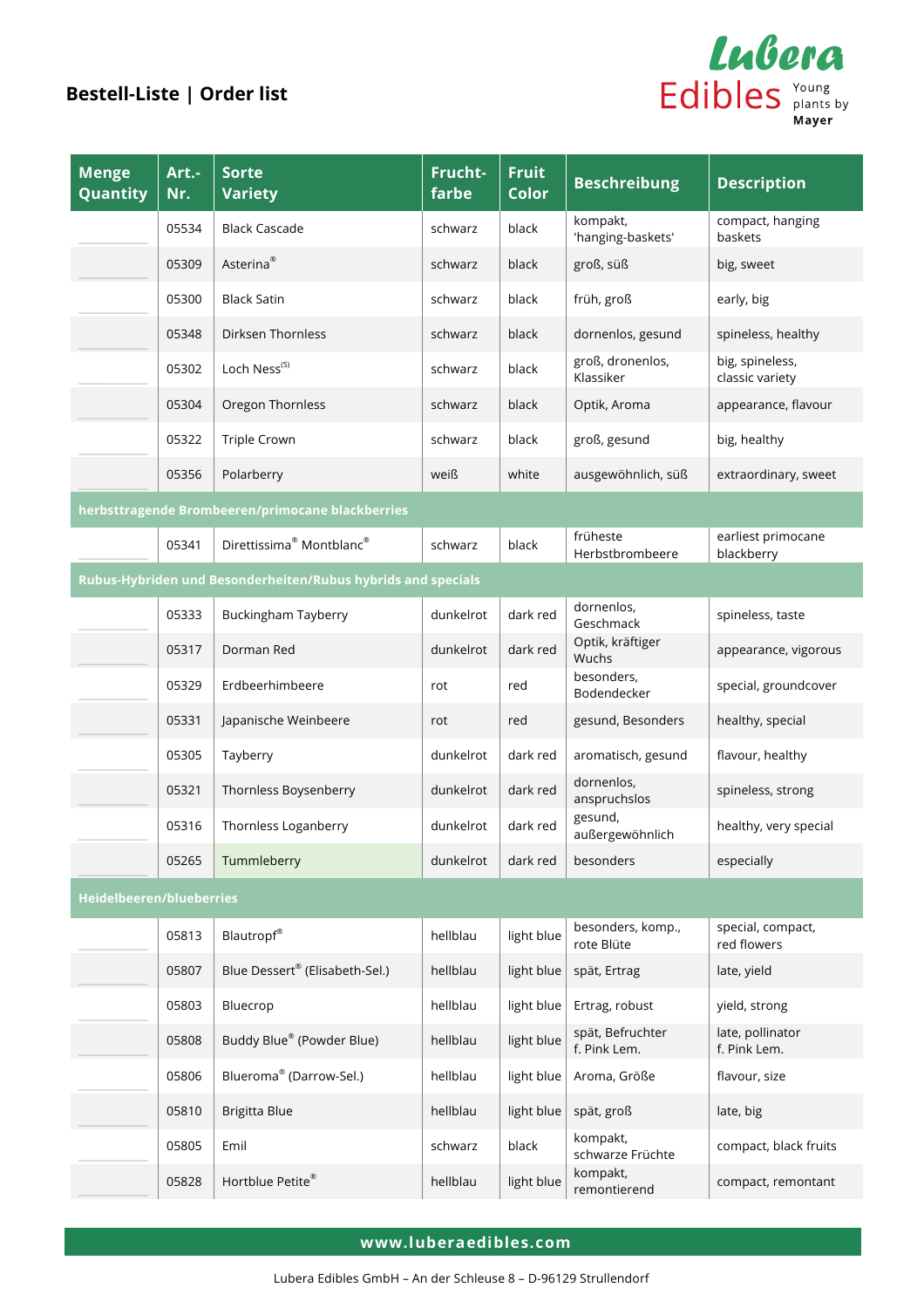

| <b>Menge</b><br>Quantity   | Art .-<br>Nr. | <b>Sorte</b><br><b>Variety</b>                     | Frucht-<br>farbe | <b>Fruit</b><br>Color | <b>Beschreibung</b>                                   | <b>Description</b>                                      |
|----------------------------|---------------|----------------------------------------------------|------------------|-----------------------|-------------------------------------------------------|---------------------------------------------------------|
|                            | 05829         | Hortblue Poppins®                                  | hellblau         | light blue            | Ertrag, Geschmack                                     | yield, taste                                            |
|                            | 05812         | Patriot                                            | hellblau         | light blue            | früh, groß                                            | early, big                                              |
|                            | 05820         | Pinkberry® Pink Lemonade®                          | rosa             | pink                  | rosa, Geschmack                                       | pink, taste                                             |
|                            | 05804         | Reka®                                              | hellblau         | light blue            | Geschmack, früh                                       | taste, early                                            |
|                            | 05834         | Rubel                                              | blau             | blue                  | intensiver<br>Geschmack                               | taste                                                   |
|                            | 05801         | Sunshine Blue                                      | hellblau         | light blue            | kompakt, Optik                                        | compact, appearance                                     |
|                            | 05814         | Duke                                               | hellblau         | light blue            | früheste, groß,<br>ertragreich                        | earliest var., big                                      |
|                            | 05800         | Putte                                              | schwarz          | black                 | kompakt,<br>Geschmack                                 | compact/ taste                                          |
|                            | 05836         | Yello! Belloblue <sup>(S)</sup>                    | blau             | blue                  | gelbes Laub,<br>bronzefarbener<br>Austrieb            | yellow leafes,<br>bronze sprouting                      |
| Preiselbeere/lingonberry   |               |                                                    |                  |                       |                                                       |                                                         |
|                            | 05823         | <b>Red Pearl</b>                                   | rot              | red                   | Bodendecker,<br>Ertrag                                | groundcover,<br>yield                                   |
|                            | 05849         | Fireballs                                          | rot              | red                   | großfrüchtig,<br>reichtragend                         | big fruits,<br>lots of fruits                           |
| <b>Moosbeere/Cranberry</b> |               |                                                    |                  |                       |                                                       |                                                         |
|                            | 05824         | Stevens                                            | rot              | red                   | flachwachsender<br>Bodendecker                        | groundcover                                             |
|                            |               | rosablühende Erdbeeren/pink flowering strawberries |                  |                       |                                                       |                                                         |
|                            | 05964         | Double Pleasures®<br>standing Pink Wonder®         | rot              | red                   | pinke Blüte, Optik,<br>stehende<br>Blütenstände       | Pink flowers,<br>appearance, standing<br>flowerclusters |
|                            | 05963         | Double Pleasures®<br>hanging Pink Wonder®          | rot              | red                   | pinke Blüte, Optik,<br>üppig hängende<br>Blütenstände | pink flowers,<br>appearance, hanging<br>flowerclusters  |
|                            | 05971         | Double Pleasures® Delirose®                        | rot              | red                   | rosa Blüte,<br>Geschmack                              | light pink flowers, taste                               |
|                            |               | dauertragende Erdbeeren/everbearing strawberries   |                  |                       |                                                       |                                                         |
|                            | 05624         | Parfum® Ewigi Liebi®                               | rot              | red                   | aromatisch,<br>Dauerträger                            | flavour, everbearing                                    |
|                            | 05622         | Parfum <sup>®</sup> Fraisibelle®                   | rot              | red                   | dunkelrot, Gesund,<br>Topf                            | dark red, healthy, pot                                  |
|                            | 05624         | Parfum <sup>®</sup> Freeclimber <sup>®</sup>       | rot              | red                   | kletternd, Aroma                                      | climbing, flavour                                       |
|                            | 05615         | Alexandria                                         | rot              | red                   | Walderdbeere,<br>keine Ausläufer                      | woodland strawberry                                     |
|                            |               | einmaltragende Erdbeeren/june-bearing strawberries |                  |                       |                                                       |                                                         |
|                            | 05645         | Parfum <sup>®</sup> Schweizerherz®                 | rot              | red                   | groß,<br>fest-knackig<br>Geschmack                    | big, firm-crisp,<br>taste                               |
|                            | 05659         | Frutium <sup>®</sup> Bonneure®                     | rot              | red                   | sehr spät, very<br>sweet, Ertrag                      | very late, very sweet,<br>yield                         |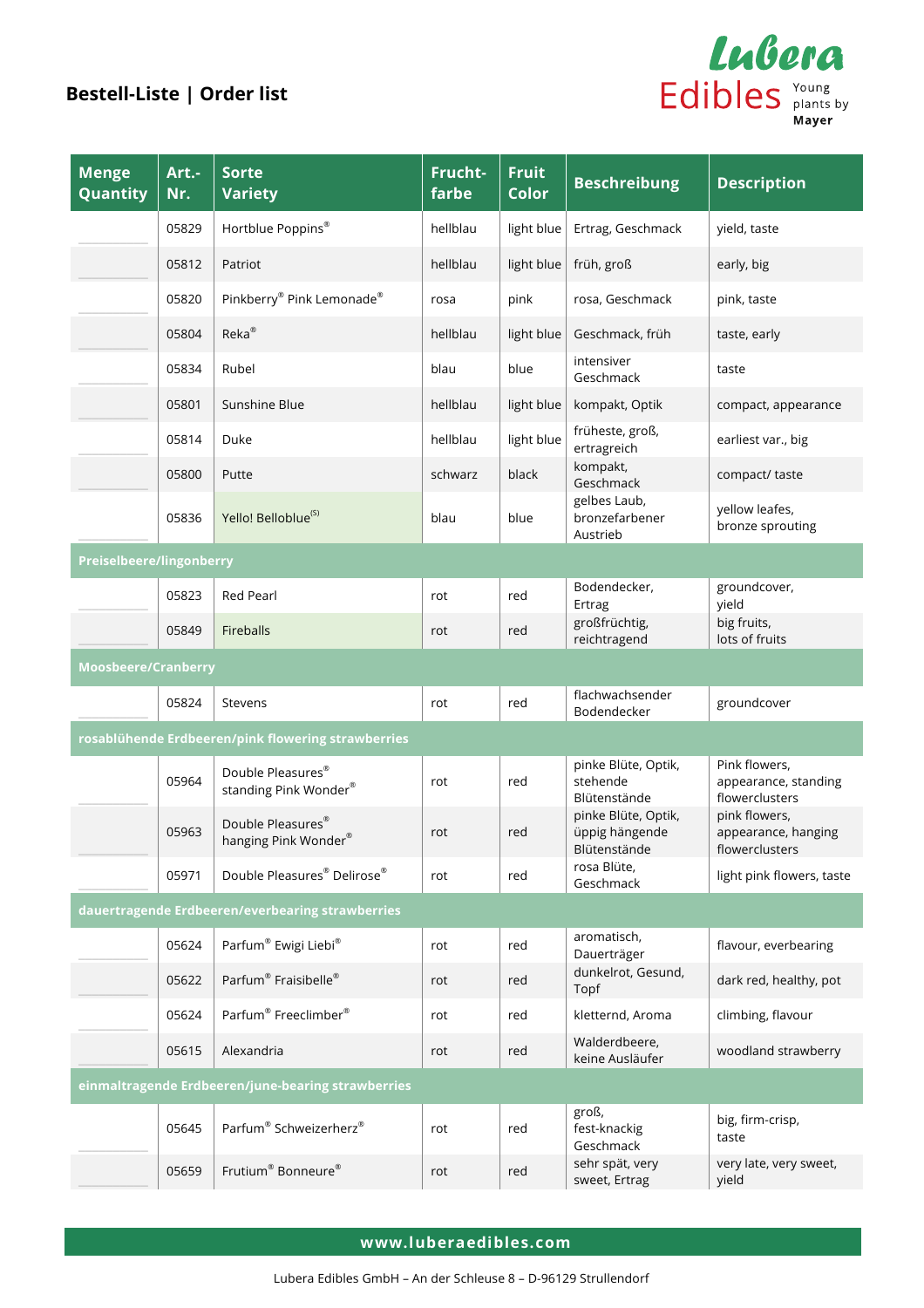

| <b>Menge</b><br>Quantity                         | Art .-<br>Nr. | <b>Sorte</b><br><b>Variety</b>                   | Frucht-<br>farbe | <b>Fruit</b><br><b>Color</b> | <b>Beschreibung</b>                   | <b>Description</b>                      |  |
|--------------------------------------------------|---------------|--------------------------------------------------|------------------|------------------------------|---------------------------------------|-----------------------------------------|--|
| <b>Black'n'Red Johannisbeeren/black currants</b> |               |                                                  |                  |                              |                                       |                                         |  |
|                                                  | 05445         | Black'n'Red® Premiere®                           | schwarz          | black                        | rotes Laub<br>im Sommer               | red leafes<br>during summer             |  |
|                                                  |               | schwarze Johannisbeeren/black currants           |                  |                              |                                       |                                         |  |
|                                                  | 05443         | Cassissima <sup>®</sup> Green Life               | grün             | green                        | besonders                             | especially                              |  |
|                                                  | 05441         | Cassisima <sup>®</sup> Blackbells <sup>®</sup>   | schwarz          | black                        | die schönsten,<br>längsten Trauben    | beautifull long grapes                  |  |
|                                                  | 05440         | Cassisima <sup>®</sup> Black Marble <sup>®</sup> |                  | black                        | die Größte<br>der Großen              | the greatest<br>of the greats           |  |
|                                                  | 05432         | Cassisima <sup>®</sup> Neva <sup>®</sup>         | schwarz          | black                        | robust,<br>mild,<br>aufrechter Wuchs  | upright growth,<br>mild arome           |  |
|                                                  | 05420         | Cassisima <sup>®</sup> Noiroma <sup>®</sup>      | schwarz          | black                        | groß, sehr süß                        | big, very sweet                         |  |
|                                                  | 05425         | Titania                                          | schwarz          | black                        | Klassiker, gesund                     | classic, healthy                        |  |
| rote Johannisbeeren/red currants                 |               |                                                  |                  |                              |                                       |                                         |  |
|                                                  | 05433         | Ribest® Lisette®                                 | rot              | red                          | gesund, Ertrag,<br>mittelfrüh         | healthy, yield,<br>mid-season           |  |
|                                                  | 05434         | Ribest® Babette®                                 | rot              | red                          | groß, mild, früh                      | big, mild taste, early                  |  |
|                                                  | 05442         | Ribest <sup>®</sup> Sonette®                     | rot              | red                          | spät, groß,<br>dunkelrot              | late, big fruits, dark red              |  |
|                                                  | 05424         | Jonkheer van Tets                                | rot              | red                          | Klassiker, robust                     | classic, strong                         |  |
|                                                  |               | weiße Johannisbeeren/white currants              |                  |                              |                                       |                                         |  |
|                                                  | 05435         | Ribest <sup>®</sup> Blanchette®                  | weiß             | white                        | weiß, früh, robust                    | white, early, robust                    |  |
|                                                  | 05437         | Weiße Versailler                                 | weiß             | white                        | weiß, Klassiker,<br>mittelgroß        | white, classic,<br>medium big           |  |
| Stachelbeeren/gooseberries                       |               |                                                  |                  |                              |                                       |                                         |  |
|                                                  | 05401         | Crispa <sup>®</sup> Darling <sup>®</sup>         | rot              | red                          | bester Geschmack,<br>gesund           | best taste, healthy                     |  |
|                                                  | 05402         | Crispa® Goldling®                                | gelb             | yellow                       | großfrüchtig, guter<br>Geschmack      | big fruits, good taste                  |  |
|                                                  | 05466         | Crispa <sup>®</sup> Greenling <sup>®</sup>       | grün             | green                        | groß, grün, gesund                    | big, green, healthy                     |  |
|                                                  | 05460         | Crispa <sup>®</sup> Nibbling <sup>®</sup>        | rot              | red                          | früh, süß,<br>intensiver<br>Geschmack | early, sweet, taste                     |  |
|                                                  | 05462         | Crispa <sup>®</sup> Solemio <sup>®</sup>         | gelb             | gold                         | Geschmacks-<br>explosion              | explosion of taste                      |  |
|                                                  | 05463         | Easycrisp® Captivator                            | rot              | red                          | dornenlos, Aroma,<br>mehltauresistent | spineless, flavour,<br>mildew resistant |  |
|                                                  | 05461         | Easycrisp® Lady Late®                            | rot              | red                          | dornenlos, spät,<br>dunkelrot         | spinefree, late,<br>dark red            |  |
|                                                  | 05465         | Easycrisp® Lady Sun®                             | gelb             | yellow                       | dornenl,<br>mehltauresistent          | spineless, mildew<br>resistantant       |  |
|                                                  | 05464         | Easycrisp® Mme Sansouci®                         | rot              | red                          | sorglos, spät,<br>dunkelrot           | careless, late, dark red                |  |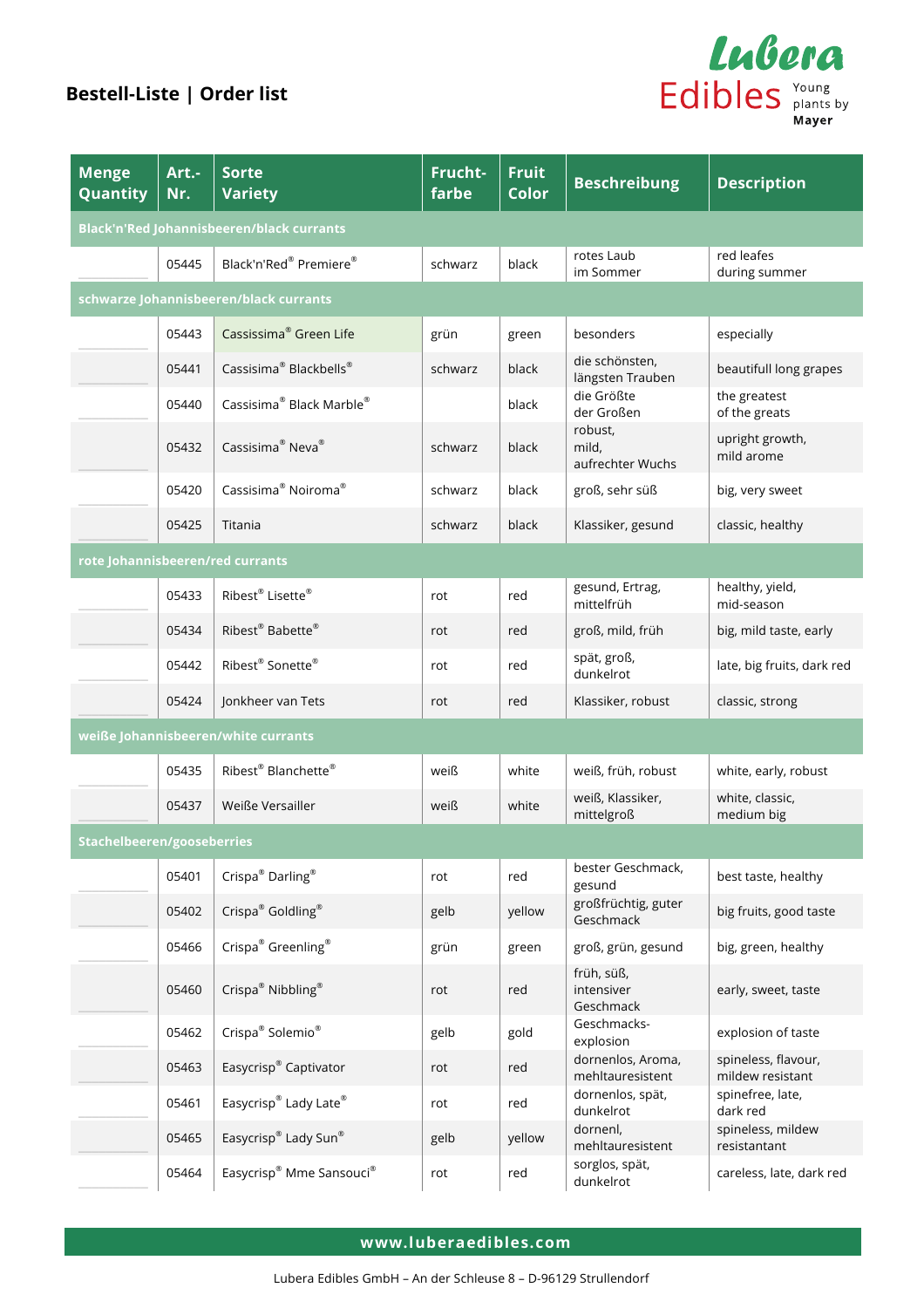

| <b>Menge</b><br>Quantity      | Art .-<br>Nr. | <b>Sorte</b><br><b>Variety</b>                    | Frucht-<br>farbe  | <b>Fruit</b><br><b>Color</b> | <b>Beschreibung</b>                | <b>Description</b>                    |
|-------------------------------|---------------|---------------------------------------------------|-------------------|------------------------------|------------------------------------|---------------------------------------|
|                               | 05459         | Easycrisp® Mr Green®                              | grün              | green                        | sehr süß, hoch<br>mehltautolerant  | very sweet, midlew<br>resistant       |
|                               | 05405         | Hinnonmaki red                                    | rot               | red                          | roter Klassiker,                   | classic red                           |
|                               | 05400         | Hinnonmaki yellow                                 | gelb              | yellow                       | gelber Klassiker                   | classic yellow                        |
|                               | 05404         | Spinefree red                                     | rot               | red                          | dornenlos,<br>mehltautolerant      | spineless, mildew<br>tolerant         |
|                               | 05406         | Xenia <sup>®</sup> rafzuera <sup>(S)</sup>        | rot-gelb          | red-<br>yellow               | wenig Dornen, groß                 | few spines, big                       |
| Josatbeere/Josatberry         |               |                                                   |                   |                              |                                    |                                       |
|                               | 05431         | Josta                                             | braun-<br>schwarz | brown-<br>black              | besonders,<br>sehr wüchsig         | special, vigorous                     |
|                               | 05449         | Confi®Beere Jodeli®                               | braun-<br>schwarz | brown-<br>black              | die süßeste,<br>schwächster Wuchs  | the sweetest,<br>lowest growth        |
|                               | 05447         | Confi®Beere Jofruti®                              | braun-<br>schwarz | brown-<br>black              | frühreifend,<br>sehr fruchtig      | early ripening,<br>very fruitful      |
|                               | 05448         | Confi®Beere Jogusto®                              | braun-<br>schwarz | brown-<br>black              | spätreifend,<br>starkwachsend      | late ripening,<br>strong growth       |
| Mini-Kiwi/Kiwiberry           |               |                                                   |                   |                              |                                    |                                       |
|                               | 05231         | Super Issai                                       | grün              | green                        | selbstfruchtbar,<br>frosttolerant  | self-fertile,<br>frost tolerance      |
|                               | 05234         | Fresh Jumbo º                                     | dunkel-<br>grün   | dark<br>green                | Geschmack, robust                  | taste, strong                         |
|                               | 05207         | Red Jumbo º                                       | rot               | red                          | Farbe, Geschmack                   | color, taste                          |
|                               | 05233         | Super Jumbo º                                     | grün              | green                        | Größe, Ertrag                      | size, yield                           |
|                               | 05244         | Prince Jumbo ♂                                    | $\sim$            | $\overline{\phantom{a}}$     | blühfreudig,<br>Befruchter         | a lot of flowers,<br>pollinator       |
|                               | 05248         | Pink Jumbo 우                                      | rosa              | pink                         | große Früchte,<br>auffällige Farbe | giant fruits,<br>eye-catching colour  |
| großfrüchtige Kiwi/Kiwi fruit |               |                                                   |                   |                              |                                    |                                       |
|                               | 05210         | Jenny                                             | braun             | brown                        | selbstfruchtbar                    | self-fertile                          |
|                               | 05208         | Hayward female                                    | grün-<br>braun    | green-<br>brown              | groß, Ertrag                       | big, yield                            |
|                               | 05209         | Tomuri male                                       | ۰.                | ۰.                           | Befruchter                         | pollinator                            |
| Feige/fig                     |               |                                                   |                   |                              |                                    |                                       |
|                               | 05995         | Gustissimo <sup>®</sup> Morena <sup>®</sup>       | rot-braun         | red<br>brown                 | sehr ertragreich,<br>frostfest     | very fruitful,<br>frost resistant     |
|                               | 05994         | Gustissimo <sup>®</sup> Perretta <sup>®</sup>     | grün              | rgreen                       | grosse Früchte,<br>starkwachsend   | big fruits, vigorous,<br>frost resist |
|                               | 06002         | Gustissimo <sup>®</sup> Califfo Blue <sup>®</sup> | blau-violett      | blue-<br>violet              |                                    |                                       |
|                               | 05999         | Bornholm                                          | rot-braun         | red-<br>brown                | robust, früh                       | strong, early                         |
|                               | 06000         | <b>Brown Turkey</b>                               | rot-braun         | red-<br>brown                | Klassiker, bewährt                 | classic and proven                    |
|                               | 05998         | Desert King                                       | grün-gelb         | green-<br>yellow             | süß, starkwachsend                 | sweet, vigorous                       |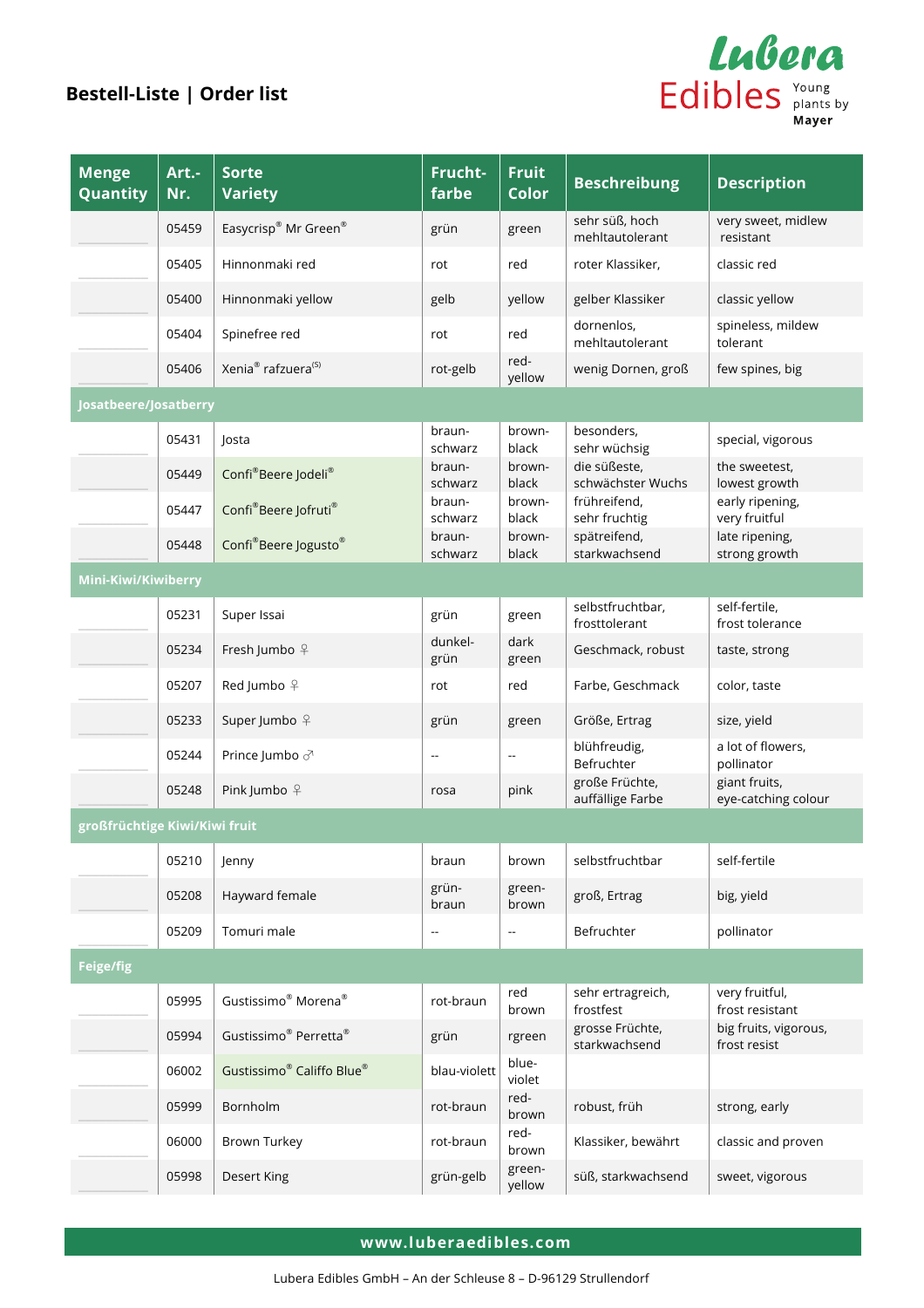

| <b>Menge</b><br><b>Quantity</b>                  | Art .-<br>Nr. | <b>Sorte</b><br><b>Variety</b> | Frucht-<br>farbe         | <b>Fruit</b><br>Color    | <b>Beschreibung</b>        | <b>Description</b>         |  |
|--------------------------------------------------|---------------|--------------------------------|--------------------------|--------------------------|----------------------------|----------------------------|--|
|                                                  | 06003         | Little Miss Figgy              | grün-rot                 | green-<br>red            |                            |                            |  |
| <b>Blaue Honigbeere/haskap</b>                   |               |                                |                          |                          |                            |                            |  |
|                                                  | 50405         | Altaj                          | blau                     | blue                     | früh, Frosthärte           | early, frost resistant     |  |
|                                                  | 50404         | Martin                         | blau                     | blue                     | Aroma, Früh                | flavour, early             |  |
|                                                  | 50403         | Duet                           | blau                     | blue                     | Wuchs, robust              | habit, strong              |  |
| Goji                                             |               |                                |                          |                          |                            |                            |  |
|                                                  | 50513         | Sweet Success®                 | orange-rot               | orange-<br>red           | süß, gesund                | sweet, healthy             |  |
|                                                  | 50511         | Instant Success <sup>®</sup>   | orange-rot               | orange-<br>red           | schnell, ertragreich       | fast, fruitful             |  |
| Holunder/elderberry                              |               |                                |                          |                          |                            |                            |  |
|                                                  | 50496         | Haidegg 17                     | schwarz-<br>violett      | black-<br>violet         | Ertrag, robust             | yield, strong              |  |
|                                                  | 50495         | Black Beauty®                  | schwarz-<br>braun        | black-<br>brown          | Optik, Blüte               | appearance, flower         |  |
| Apfelbeere/chokeberry                            |               |                                |                          |                          |                            |                            |  |
|                                                  | 50501         | Rubina <sup>(S)</sup>          | schwarz                  | black                    | Ertrag,<br>Herbstfärbung   | yield, autumn foliage      |  |
|                                                  | 50502         | Viking                         | schwarz                  | black                    | Herbstfärbung,<br>gesund   | autumn foliage,<br>healthy |  |
|                                                  | 50518         | Lowberry® Little Helpers®      | schwarz                  | black                    | buschig-kompakter<br>Wuchs | campact bushy growth       |  |
| <b>Maulbeere/mulberry</b>                        |               |                                |                          |                          |                            |                            |  |
|                                                  | 05997         | Mulle                          | schwarz                  | black                    | fruchtbar,<br>Geschmack    | fruitful, taste            |  |
|                                                  | 50504         | Mojoberry®                     | schwarz                  | black                    | Geschmack,<br>ertragreich  | taste, yield               |  |
|                                                  | 50515         | <b>Illinois Everbearing</b>    | schwarz                  | black                    | Fruchtgröße, Ertrag        | fruit size, yield          |  |
|                                                  | 50516         | Zickzack                       | schwarz                  | black                    | außergewöhnlich            | appearance                 |  |
| <b>Wildobst/wild fruits</b>                      |               |                                |                          |                          |                            |                            |  |
|                                                  | 50500         | Haferschlehe/Bullace           | blau-violett             | blue-<br>violet          | Besonderheit,<br>robust    | special, strong            |  |
|                                                  | 50494         | Pogauner/Damson                | blau                     | blue                     | Besonderheit               | special                    |  |
| Sanddorn/Sea Buckthorn                           |               |                                |                          |                          |                            |                            |  |
|                                                  | 50531         | Tytti                          | orange                   | orange                   | kompakt, fruchtbar         | compact, fruitful          |  |
|                                                  | 50530         | Tarmo                          | $\overline{\phantom{a}}$ | $\overline{\phantom{a}}$ | kompakt, Befruchter        | compact, pollinator        |  |
| <b>Perenniel Vegetables</b><br>Rhabarber/rhubarb |               |                                |                          |                          |                            |                            |  |
|                                                  | 05384         | <b>Timperly Early</b>          | grün                     | green                    | früh, Ertrag               | early, yield               |  |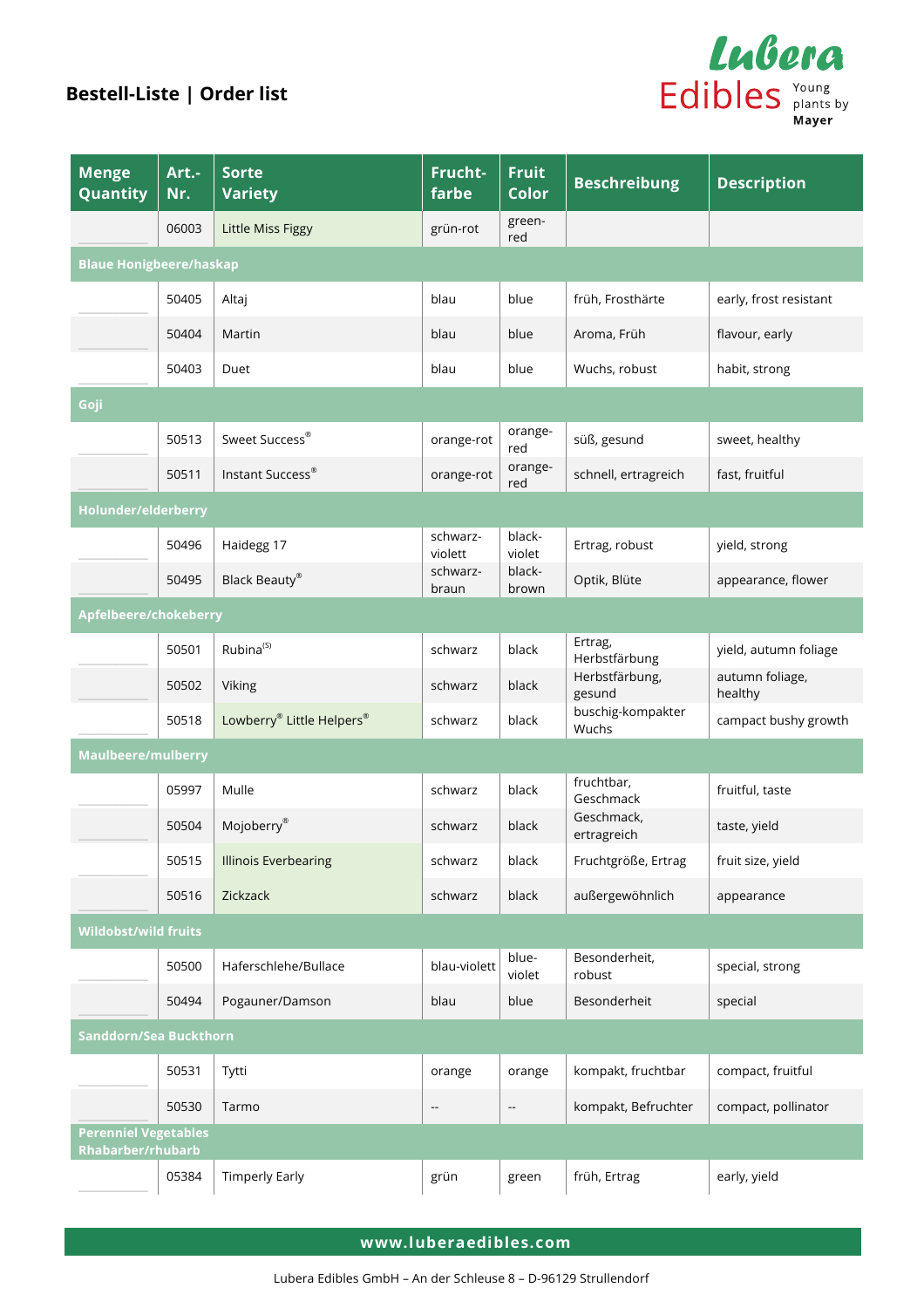

| <b>Menge</b><br>Quantity                   | Art .-<br>Nr. | <b>Sorte</b><br><b>Variety</b>       | Frucht-<br>farbe | <b>Fruit</b><br><b>Color</b> | <b>Beschreibung</b>                         | <b>Description</b>                  |
|--------------------------------------------|---------------|--------------------------------------|------------------|------------------------------|---------------------------------------------|-------------------------------------|
|                                            | 05385         | Lilibarber <sup>®</sup>              | rot-grün         | red-<br>green                | kompakt <30cm                               | compact < 30cm,<br>special          |
|                                            | 05388         | Elmsblitz                            | rot              | red                          | Ertrag, Optik                               | yield, appearance                   |
|                                            | 05394         | Canada Red                           | rot              | red                          | Geschmack, robust                           | healthy, strong                     |
|                                            | 05391         | Fultons Strawberry Surprise          | rot-grün         | red-<br>green                | Optik, gesund                               | appearance, healthy                 |
|                                            | 05387         | Livingstone <sup>(S)</sup>           | grün             | green                        | dauertragend                                | everbearing                         |
|                                            | 05473         | Victoria                             | grün             | green                        | sehr ertragreich,<br>historische Sorte      | high yield, old variety             |
|                                            | 05472         | <b>Glaskins Perpetual</b>            | grün             | green                        | niedriger<br>Oxalsäure-Gehalt               | low oxalic acid level               |
| <b>Ewiger Kohl/Baumkohl</b>                |               | Ewiges Gemüse®- Peranniel Vegetables |                  |                              |                                             |                                     |
|                                            | 61119         | Daubenton's Green                    | grün             | green                        | winterhard,<br>milder<br>Kohlgeschmack      | winterhardy,<br>bushy growth        |
|                                            | 61120         | Dauberton's Blue                     | blau-<br>violett | violett-<br>blue             | winterhard, milder<br>Kohlgeschmack         | winterhardy,<br>bushy growth        |
| Meerrettich/horseradish                    |               |                                      |                  |                              |                                             |                                     |
|                                            | 05381         | Karl der Große                       | weiß             | white                        | winterhart, robust                          | frost resistant, strong             |
| Artischocke/artichoke                      |               |                                      |                  |                              |                                             |                                     |
|                                            | 05386         | Tavor                                | grün             | green                        | Blüte, mehrjährig                           | flowers, perennial                  |
| Wasabi                                     |               |                                      |                  |                              |                                             |                                     |
|                                            | 05382         | Matsum                               | grün             | green                        | Besonderheit,<br>wüchsig                    | special, vigorous                   |
| <b>Allium</b>                              |               |                                      |                  |                              |                                             |                                     |
|                                            | 61103         | A. fistulosum                        | grün             | green                        | winterhart, mildes<br>Zwiebelaroma          | winterhardy,<br>mild onion flavour  |
|                                            | 61100         | A. tuberosum                         | grün             | green                        | winterhart,<br>Knoblaucharoma               | winterhardy,<br>mild garlic flavour |
|                                            | 61102         | A viviparum                          | grün             | green                        | Besonderheit                                | special Allium                      |
| Zuckerwurzel/skirret                       |               |                                      |                  |                              |                                             |                                     |
|                                            | 05371         | Zuckerwurzel                         | weiß             | white                        | staudenartiger<br>Wuchs, süßer<br>Geschmack | peranniel, sweet taste              |
| Süßholz/Liquorice                          |               |                                      |                  |                              |                                             |                                     |
|                                            | 05379         | Süßholz                              | gelblich         | yellow                       | staudenartiger<br>Wuchs,<br>Besonderheit    | peranniel, special                  |
| Fruchtgemüse/Vegetables<br><b>Physalis</b> |               |                                      |                  |                              |                                             |                                     |
|                                            | 62000         | Little Buddha                        | orange           | orange                       | starkwachsend,<br>großfrüchtig              | strong growing,<br>big fruits       |
|                                            | 62001         | Peter's Beste                        | orange           | orange                       | reichtragend,<br>sehr süß                   | high yield, very sweet              |